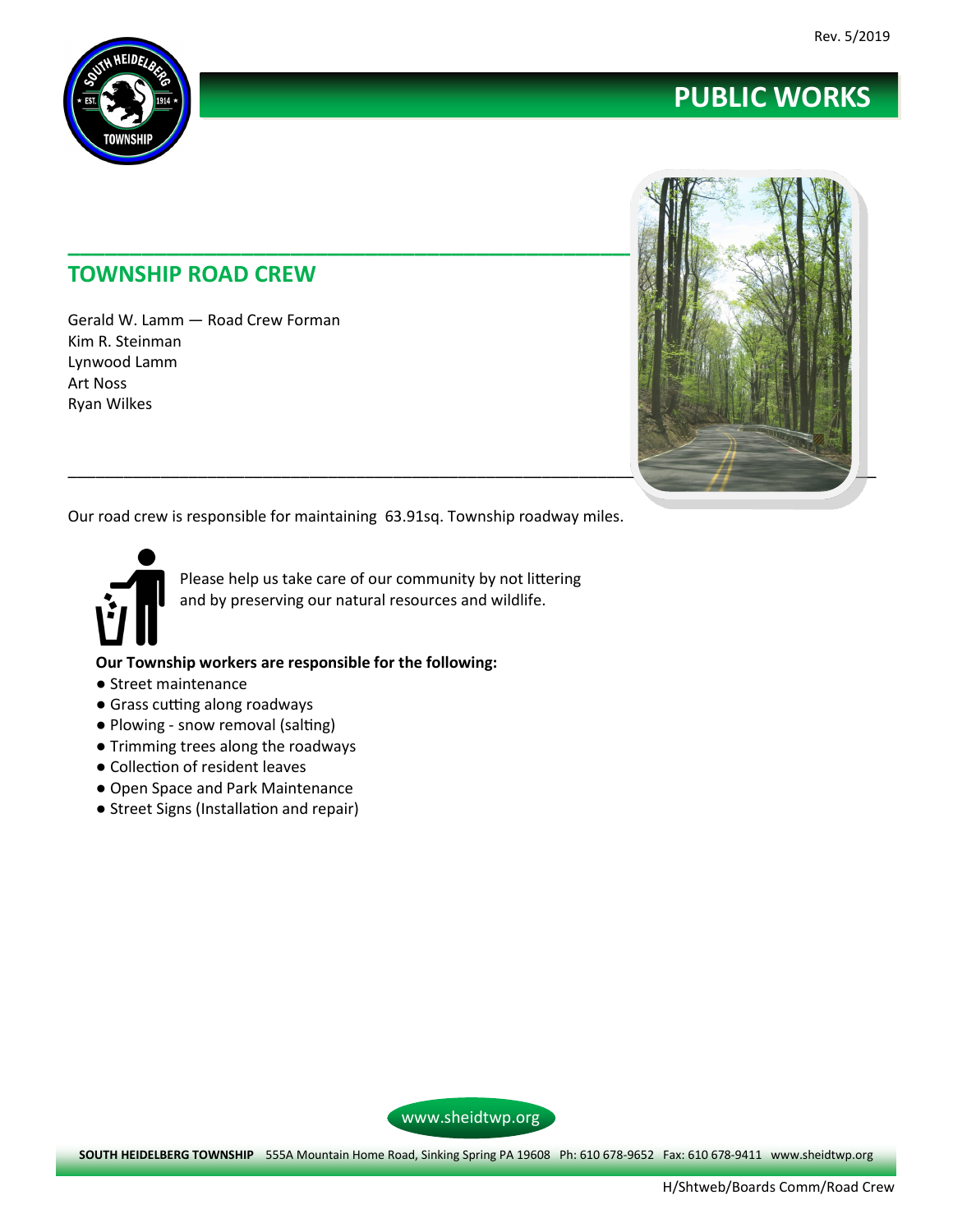

## **SNOW REMOVAL**

Residents are advised to monitor local media for information concerning Snow Emergency conditions. The Snow Emergency Ordinance declares all public streets to be Snow Emergency routes and requires all vehicles to be removed from them if an emergency



**PUBLIC WORKS**

is declared. For purposes of the ordinance, a **Snow Emergency will automatically go into effect in the event there has been an accumulation of snow or ice of four (4) inches or more for one (1) or more hours between 6 a.m. and 11 p.m. of any day.**

**\_\_\_\_\_\_\_\_\_\_\_\_\_\_\_\_\_\_\_\_\_\_\_\_\_\_\_\_\_\_\_\_\_\_\_\_\_\_\_\_\_\_\_\_\_\_\_\_\_\_\_\_\_\_\_\_\_\_\_\_\_\_\_\_\_\_\_\_\_\_\_\_\_\_\_\_\_\_\_\_\_\_\_\_**

### **Plowing**

**Priority** - Major arteries are cleared to maintain traffic flow. **Secondary** - Residential streets and secondary roads are attended. *Widening operations can only begin after the storm has ended.*

**Please follow the diagram below to assist our Township workers.**



- If you encounter a plow truck on the road, remember to maintain a safe following distance.
- Abusive or intimidating actions toward plow operators will result in prosecution.
- Please help our emergency workers by making sure that the snow is cleared from the fire hydrant in front of your property.

www.sheidtwp.org

**SOUTH HEIDELBERG TOWNSHIP** 555A Mountain Home Road, Sinking Spring PA 19608 Ph: 610 678-9652 Fax: 610 678-9411 www.sheidtwp.org